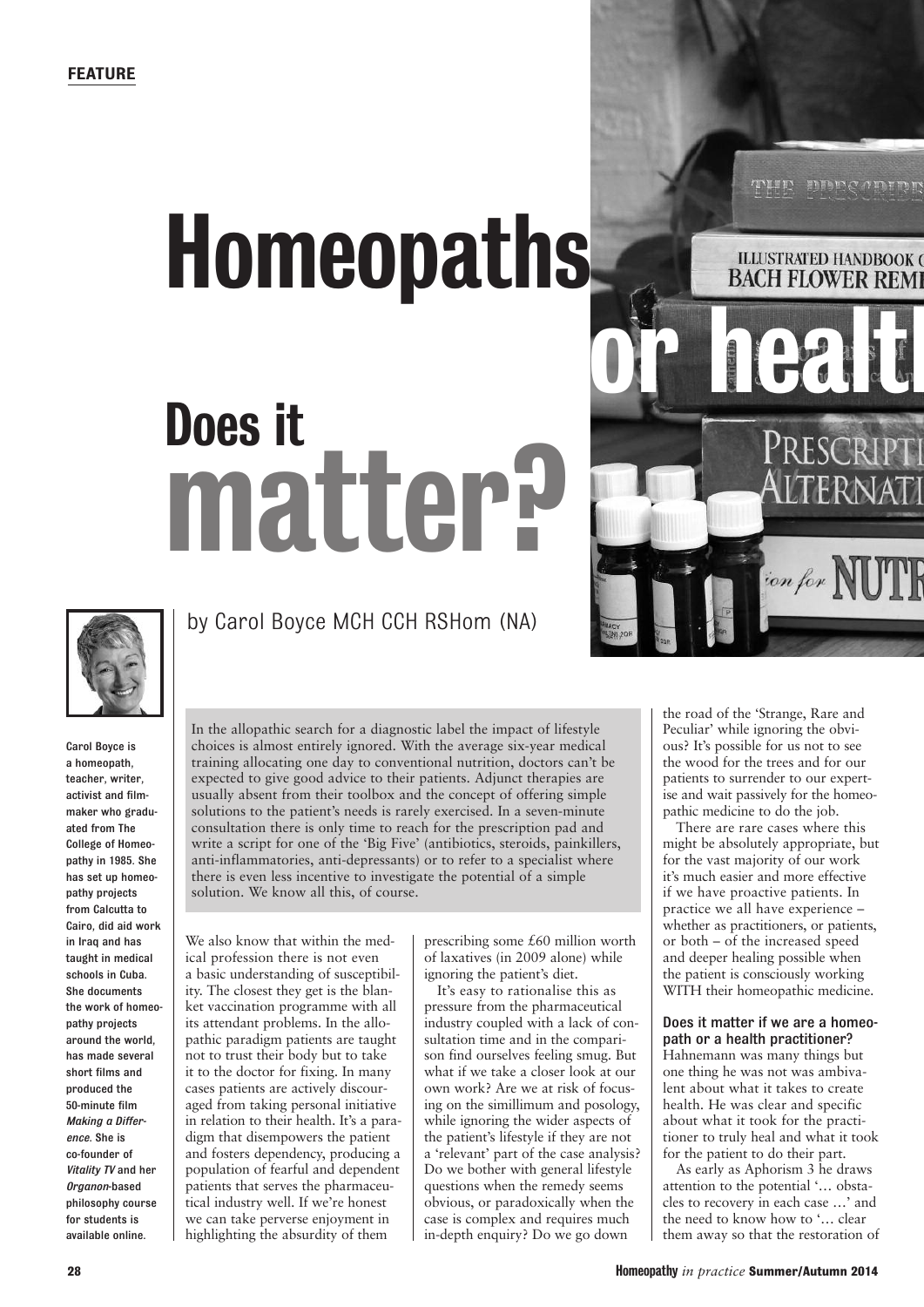

health might be permanent ...' In Aphorism 4 he talks about the need to know, '… the things that disturb health and cause disease …' and to be 'aware of how to remove them from healthy people'.

Throughout the *Organon* he gives clear guidance on the identification of maintaining causes and the need to support the patient in making the changes required to remove them. And more than that, Hahnemann advocates the necessity of good food, clean air and exercise, a clear mind and calm emotions – aspects of health that are only now slowly entering into the practice of Western medicine.

Many of our patients, perhaps most in some locations, are eating highly processed foods, taking little exercise and using the television as their main form of 'relaxation'. They come to the homeopath looking for a way to solve their problems. Many find their way to us because conventional medicine has failed them, yet they arrive nonetheless still looking for a 'quick fix' or 'magic bullet' and without any understanding of health, what it is and how to create it. If we are obsessed with finding the

simillimum and neglect their lifestyle, can we call ourselves holistic? Are we failing them if we deliver the homeopathic prescription but ignore the specifics of the rest of their lives? Are we reducing the potential for their healing because

Many of our patients,

perhaps most in some

highly processed foods,

taking little exercise and

using the television as

their main form of

'relaxation'

locations, are eating

Are we homeopaths or health practitioners?

we do not help increase their awareness of how they live, how to create health and prevent disease?

A patient who understands the fundamentals of homeopathic philosophy, how and what health and cure really are, who appreciates that dis-ease is a process and that we can take action to reduce our individual susceptibility, can bring patience to the situation when required and, more importantly, can identify and work on removing the maintaining causes in their own lives. The homeopathic medicine can initiate a true curative action, but when the patient is simultaneously working on their own health, the prognosis for the long-term health of the patient is radically improved and the speed of cure increased. We have all had experience of this as practitioners, patients or both.

As practitioners with a busy practice, or as practitioners with a small practice in a busy life, how can we ensure that our patients understand the very different way that homeopaths look at health and dis-ease? At our worst we might simply insert homeopathy as a therapeutic option into the dominant (allopathic) system. Even if it doesn't sit well with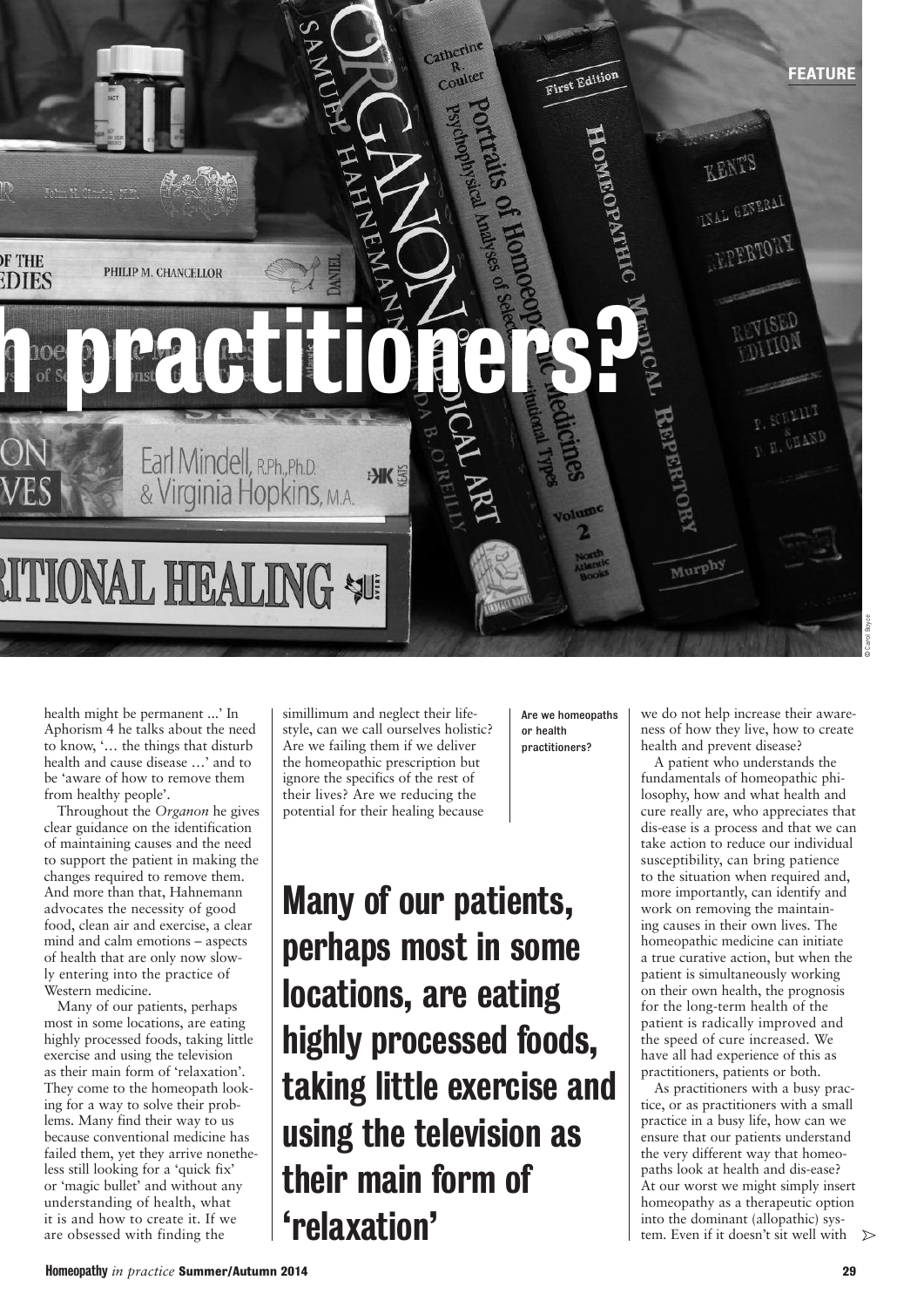$\triangleright$ 

# MARCH

# **SAVE THE DATE**

The 4Homeopathy collaboration will be hosting a unique workshop event on the 7th March 2015 for homeopaths throughout the UK.

This is an invitation for you to:

- learn about the work of 4H what has been achieved for homeopaths and homeopathy to date
- take part in a lively and exciting discussion, and network with fellow homeopaths
- have the opportunity to participate in planning the future activities of 4H

This unique event will help to inspire and energise us. It is a profession-wide call for action! Let's brainstorm together, and find new ways in which to tell the public that homeopathy works!

Save the date and be part of the action! More information to follow in the coming months. We look forward to working with you.



www.findahomeopath.org.uk

## As busy practitioners we don't always even practise what we preach

us and we'd love to educate our patients, we don't have the time or easily accessible resources to which we can direct them and it's the thing we sacrifice when time is tight and we're duty bound to come up with the simillimum.

Epigenetics now explains what Hahnemann knew 200 years ago with his miasmatic theory and the value and effect of lifestyle changes. As homeopaths we work with the miasms but have not always been proactive ourselves in the education of our patients. Furthermore, as busy practitioners we don't always even practise what we preach!

Science continues to 'discover' the energetic basis of dis-ease, and the questions about the shortfalls of conventional medicine are getting louder and more incisive. Baby boomers are reaping the benefits or suffering the consequences of the last 50 years and are looking for help. We are working with a population just waking up to the possibility of creating health for themselves and understanding that they have power in the equation. The concept of integrative medicine is gaining ground within the allopathic model, albeit still restricted in its scope. As CAM practitioners we understand the potential of this and have the ability to deliver true integrative medicine – but are we?

Do we need other tools in our own toolbox? It was with this in mind that *Vitality TV* was created as a free, video-based, website that addresses this very issue. Our decision to build an information hub providing health education based on the homeopathic



A screen shot of the *Vitality TV* website